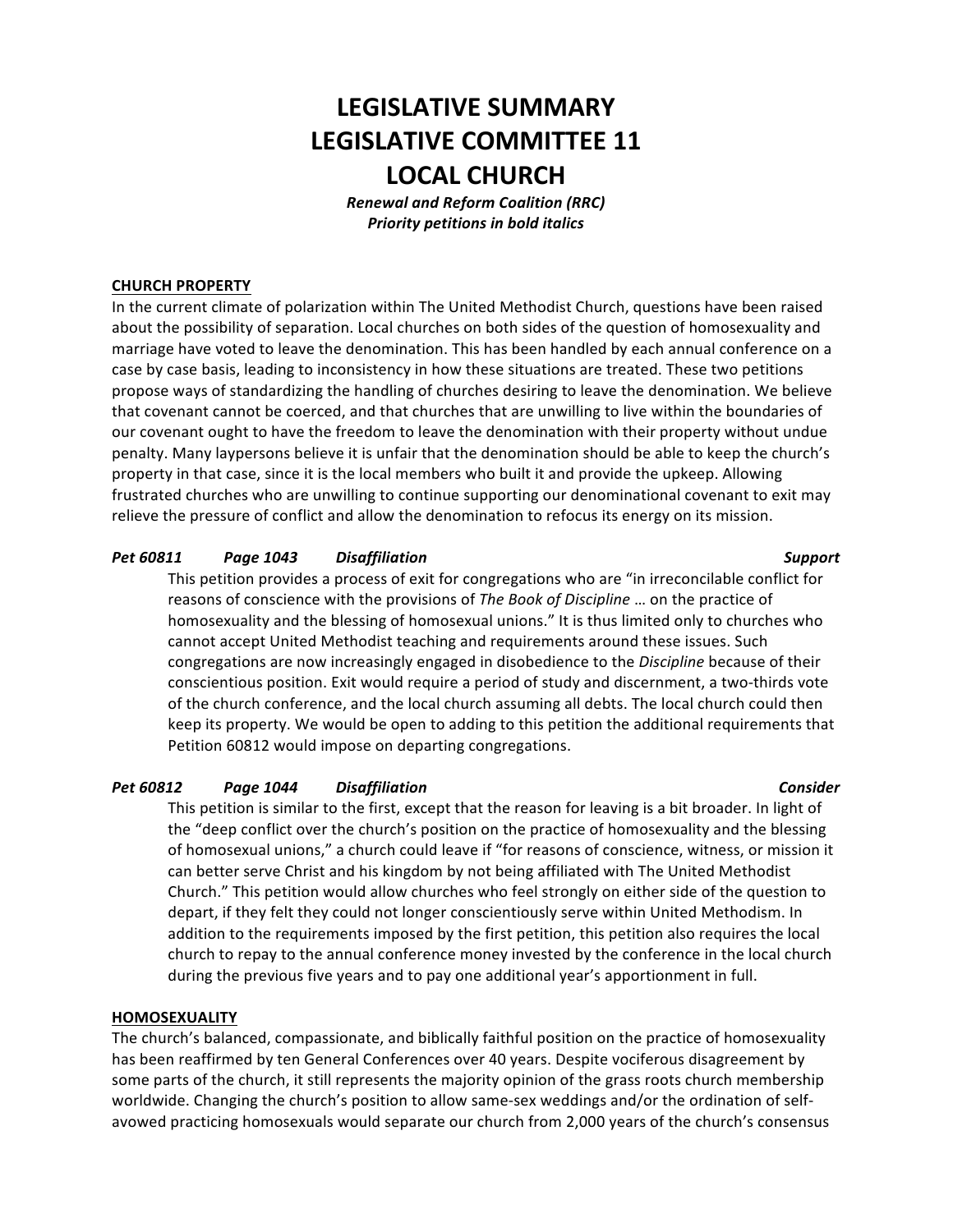teaching and from 95 percent of world Christians today. It would also provoke separation of The United Methodist Church, forcing those who could not in good conscience live with the progressive position to leave the church. We oppose any efforts to remove or weaken the teachings and requirements of our church around marriage and sexuality.

# *Pet 60839 Page 1041 Responsibilities of S/PPRC Oppose*

This petition mandates a non-discrimination policy for lay staff based on "age, race, gender, gender identity, sexual orientation, or marital status." Such broad language could mandate that churches hire practicing homosexuals, transgender persons, and unmarried cohabiting heterosexual persons as lay staff. It would open the local church to increased legal liability to being sued over employment decisions. Congregations could be forced to hire and promote people who do not ascribe to the congregation's values. Including "gender identity" as a category is an implicit affirmation that a person's gender is based on one's own feelings, rather than biological reality, and that gender can be changed. Our statement on inclusiveness is already found in  $\P$  4 of the constitution and in  $\P$  140, so there is no need to reiterate it here in a way that opens up legal liability for the congregation.

# **WOMEN'S MINISTRY**

The importance of various forms of women's ministry in the local church is unquestioned. Unfortunately, the *Discipline's* support for United Methodist Women as the primary ministry for women has led pastors, superintendents, and bishops in some areas to oppose or even prohibit any other form of women's ministry. These two petitions emphasize the importance of women's ministry and open the door to a variety of formats in addition to UMW being able to function well in the local church.

# *Pet 60614 Page 1038 Supplemental Ministries Support*

This petition encourages supplemental ministry programs for women and men in addition to United Methodist Women and United Methodist Men.

### *Pet 60844 Page 1050 Women's Ministry Support*

This resolution lifts up the importance of women's ministry in the local church and encourages local churches to provide supplemental women's ministry programs that fit the unique needs of women in each church.

### **LEADERSHIP STANDARDS**

It is important that local church leaders affirm the teachings of our denomination, so that the ministry and mission of the local church can be unified around a common foundation of essential matters. Since we require local church leaders to be "loyal to the ethical standards ... in the Social Principles," we should also require leaders to affirm our doctrinal teachings, as well. Pet 60713 Page 1037 Church Council Communications of the Support Support

Pet 60714 Page 1037 Powers and Duties of the Charge Conference Support This petition would require the church leadership to "promote awareness of and concurrence with the Doctrinal Standards and General Rules." This will improve the theological literacy in our congregations.

# **CHURCH MEMBERSHIP**

Pet 60607 Page 1035 Membership Support Support This petition makes explicit in the *Discipline* what has been affirmed by the Judicial Council, that pastors can exercise discernment about a person's readiness to assume the vows of membership. It is important to provide an avenue of appeal in order to protect against the